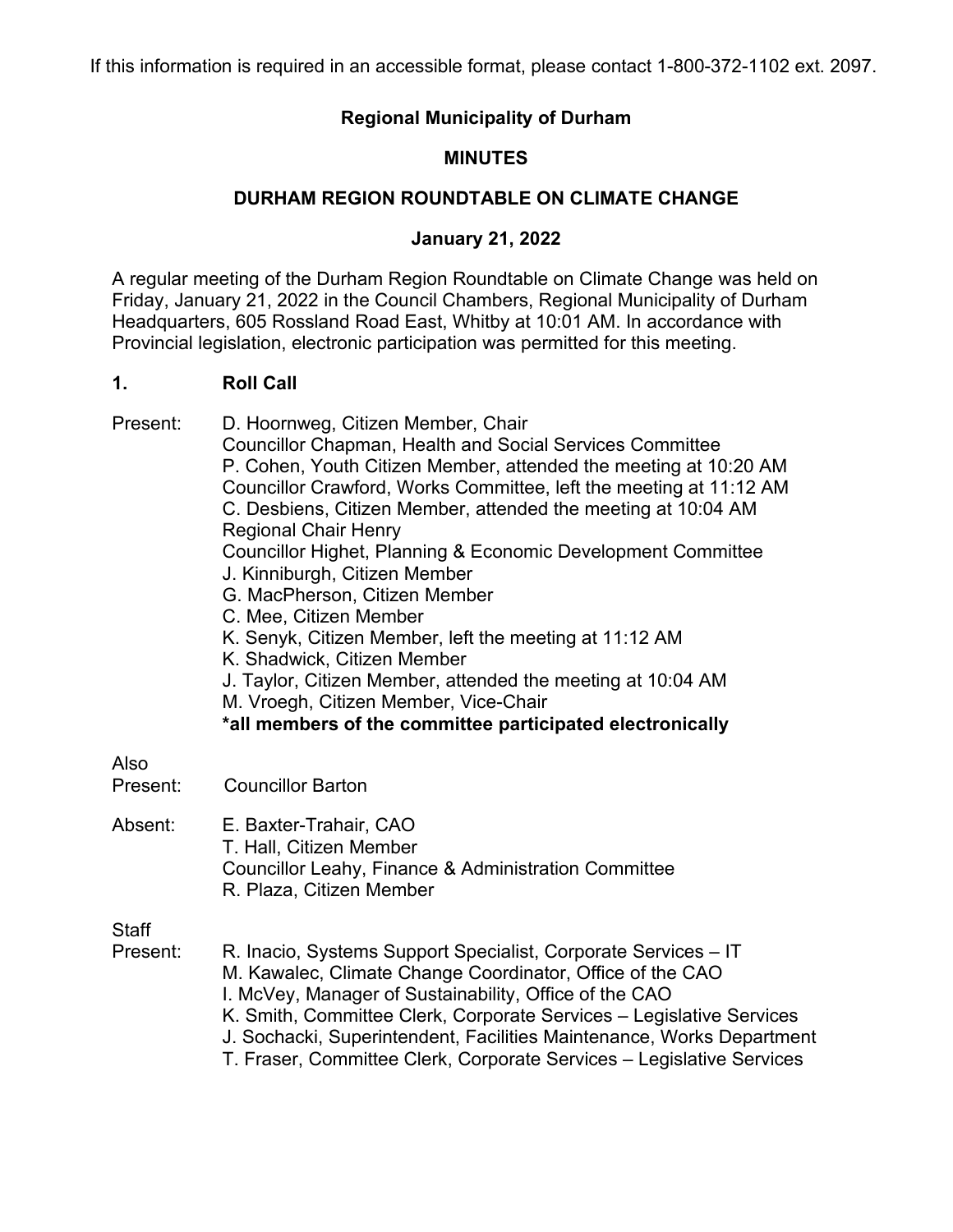### **2. Declarations of Interest**

There were no declarations of interest.

### **3. Adoption of Minutes**

Moved by K. Senyk, Seconded by Regional Chair Henry, That the minutes of the regular Durham Region Roundtable on Climate Change meeting held on November 19, 2021, be adopted. CARRIED

#### **4. Delegations**

There were no delegations.

#### **5. Presentations**

A) 2019-2020 Carbon Emissions Inventory for the Greater Toronto and Hamilton Area – Bryan Purcell, Vice President Policy and Programs & Maryam Shekarrizfard, Carbon & Co-Benefits Quantification Manager, The Atmospheric Fund

> Bryan Purcell, Vice President Policy and Programs & Maryam Shekarrizfard, Carbon & Co-Benefits Quantification Manager, The Atmospheric Fund, provided a PowerPoint presentation regarding Carbon Emissions Inventory 2019-2022.

Highlights from the presentation included:

- About The Atmospheric Fund (TAF)
- GTHA Emissions
- Durham Region Emissions
- 2020 Durham Emissions by Sector
- Durham has high agricultural and low waste emissions
- Residential Buildings in Durham
- Active Transportation change 2019-2020
- Durham compared to GTHA regions
- Emissions 2019 and 2020 per capita
- Emissions 2015-2020 by region
- Change in Durham's Emissions from 2015 to 2019
- Emissions tracking 1990-2050: Where we are and where we need to be
- Help us improve this inventory
- Thank you

B. Purcell and M. Shekarrizfard responded to questions from the Committee regarding whether calculations related to agriculture take into account carbon capture and the distance to Toronto.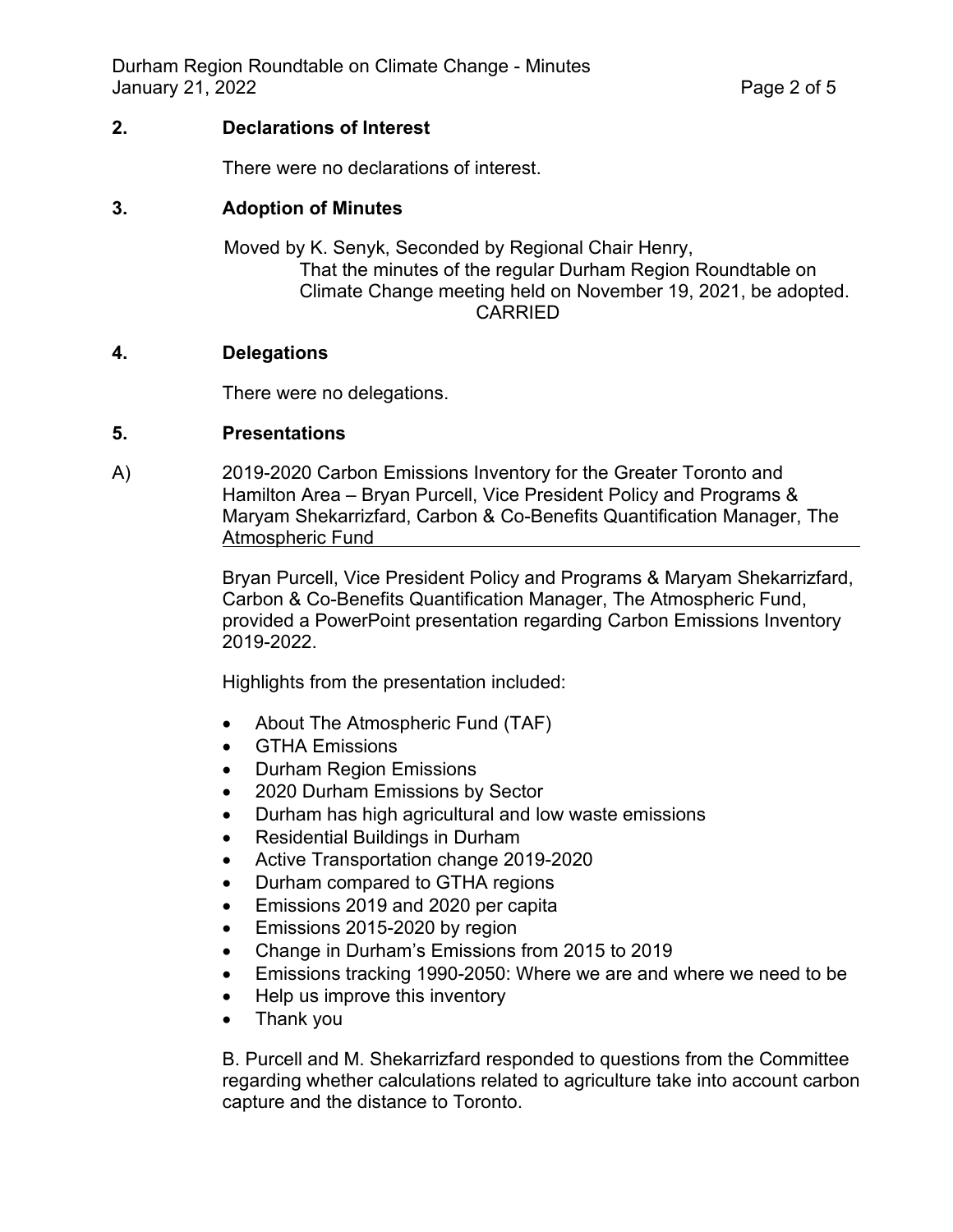Discussion ensued with respect to how this information will be shared with Regional Council, the possibility of The Atmospheric Fund (TAF) making a presentation to Regional Council, and the possibility of adding scope 3 data. I. McVey agreed to include a future report in the Council Information Package and to review the possibility of adding to a future Finance & Administration Committee or Regional Council agenda.

J. Taylor advised that in December 2021, Natural Resources Canada released the Energy Innovation Program, Clean Fuels and Industrial Fuel Switching Expression of Interest. A question was raised with respect to whether the Durham Region Roundtable on Climate Change (DRRCC) would be able to support St. Marys Cement in this regard. I. McVey agreed to follow-up with R. Plaza and see if there is any support the DRRCC could provide.

B) Durham Greener Homes (Home Retrofit) Program Update – Brent Kopperson, Executive Director, Windfall Ecology Centre

> Brent Kopperson, Executive Director, Windfall Ecology Centre, provided a PowerPoint presentation regarding Durham Greener Homes Initiative Progress Report.

Highlights from the presentation included:

- Windfall Centre
- The Durham Home Energy Savings Program is now Durham Greener Homes
- Project Development Team
- Scope of Work
	- o Market characterization and target market
	- o Brand and creative development
	- o Program website and client portal
	- o Database and administration system
	- o Durham incentive program design

B. Kopperson responded to questions from the Committee regarding the enrolment process and if there will be a phone number; whether this will be connected to the new myDurham 311 program; whether consideration has been given to including a project manager to manage the retrofit; and the ability to coordinate with the Canada Greener Homes Grant.

C) Climate and Sustainability Program Update – Ian McVey, Manager of Sustainability, Durham Region

> Ian McVey, Manager of Sustainability, provided a PowerPoint presentation regarding a Climate and Sustainability Program Update.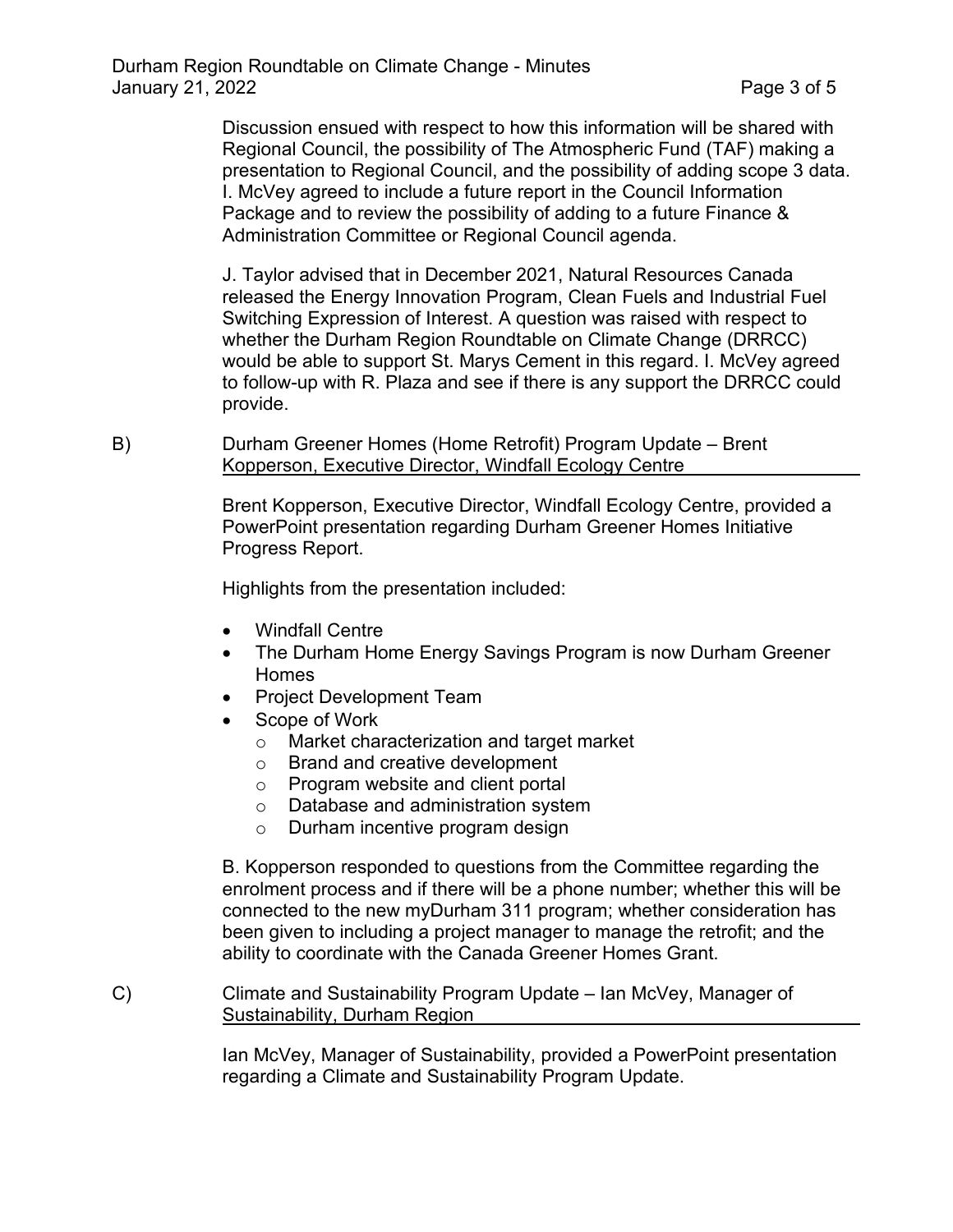I. McVey provided updates on the following projects:

- Update Items
- 2020 Corporate GHG Inventory Update
- 2025 Carbon Reduction Forecast by Operating Area
- 2022 Corporate Climate Priorities
- Durham Local Energy Efficiency Partnership (LEEP) Context
- Durham LEEP Cost Benefit Analysis
- Durham LEEP next steps
- DCEP Implementation Governance Context o Examples from other Regions
- Municipal Comprehensive Review/Land Needs Assessment
- Carruthers Creek Watershed Plan Implementation Update

I. McVey responded to questions from the Committee regarding building industry interest in Durham LEEP; and whether any incentives have been offered.

Discussion ensued with respect to the Carruthers Creek Watershed Plan and restoration components. It was suggested that a presentation be provided at a future Durham Region Roundtable on Climate Change (DRRCC) meeting on the Carruthers Creek Watershed Plan Natural Capital Restoration. I. McVey agreed to reach out to the Toronto and Region Conservation Authority.

# **6. Items for Information and Discussion**

A) LEAF Backyard Tree Planting Program Year 2 Interim Report - July 2021- December 2021

> A copy of the LEAF Backyard Tree Planting Program Interim Report - July 2021-December 2021 was provided as Attachment #2 to the agenda.

B) Durham Region Transit – E-Mission Zero Emission Transit Program Update

A copy of Report #2021-DRT-21: E-Mission Zero – Towards Zero Emission Public Transit in Durham Region was provided to the Committee members prior to the meeting.

C) City of Toronto – TransformTO Net Zero Strategy – A climate action pathway to 2030 and beyond

> A copy of the City of Toronto – TransformTO Net Zero Strategy was provided to the Committee members prior to the meeting.